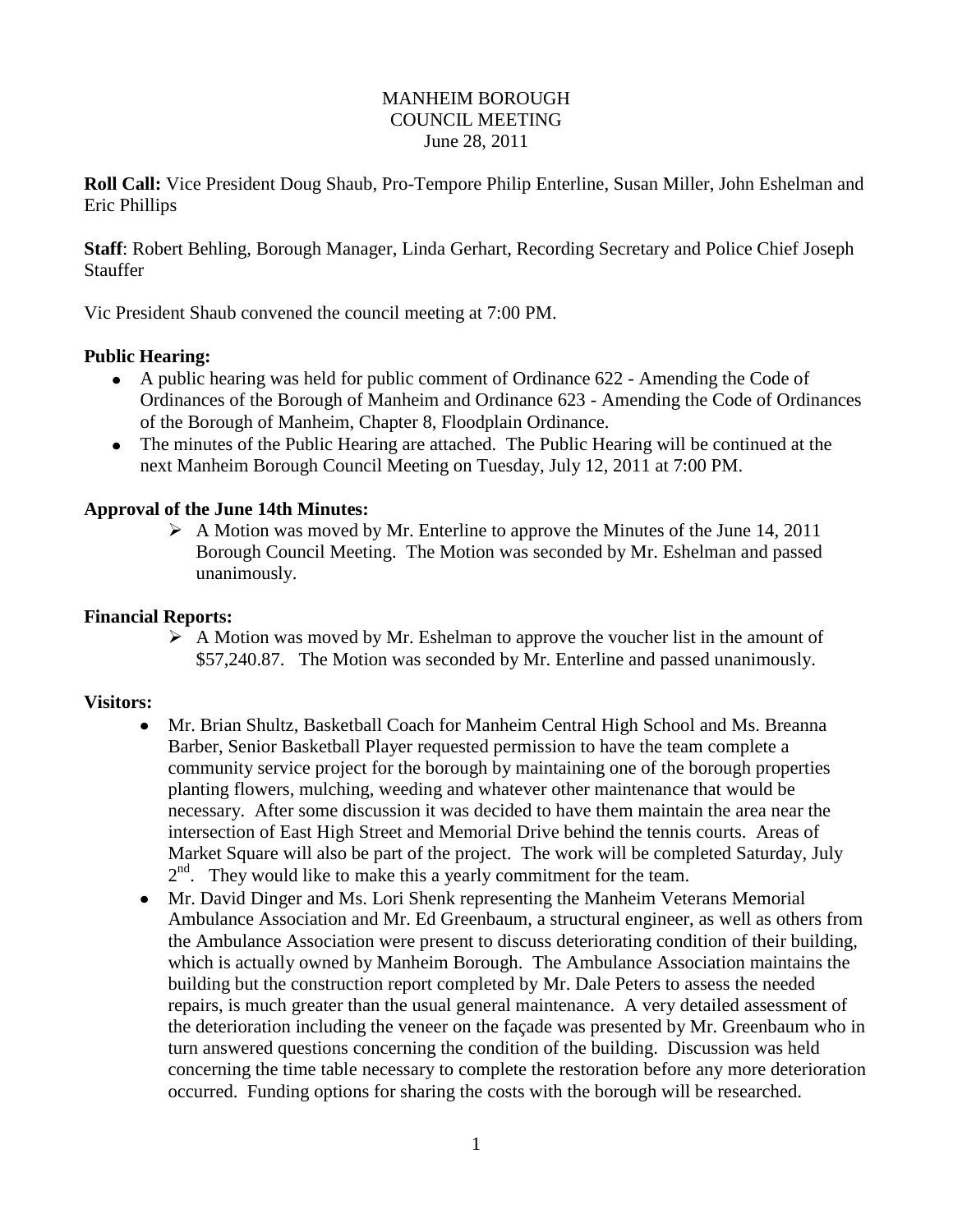- Ms. Tracy Wheat and Ms. Deborah White of 149 South Main Street were present to see if a decision has been reached by council as to who will be responsible for the repair of their damaged sidewalk. The residents have decided that they would like the sidewalk to be brick. The residents presented the estimate from Witmer Masonry as they were instructed by the borough to obtain. The residents would like an agreement from the borough within a week noting that there is no cost to them for the repairs, so the repairs can be made as soon as possible. It was also reported that the 2 shrubs in front of the property were burnt. It was decided that Mr. Behling will be in contact with the residents to give them a written agreement from the borough outlining what will be done to repair the sidewalk.
- Ms. Sharon Lynes, a resident of Penn Township was present to request the borough contact Penn Township to be part of the operation of the pool for the future, so they could be offered the same discounted rates that Manheim Borough and Rapho Township residents receive. This request was made after she was told by Penn Township that no one from the pool came to them for money to help with the pool this year.

# **Police Chief Report:** (see attached News Release and Report)

- Chief Stauffer distributed his report and reviewed it with council.
- Traffic Studies and mapping for several intersections were distributed for council's review and comments.

# **Borough Managers Report:**

- Mr. Behling distributed his Borough Manager Report and reviewed it with council.
- The paving on South Main Street is scheduled to be done in August but that is tentative.
- A proposal was presented for signs at the pool. This is to update some of the paper signs currently posted. After discussion some of the suggested signs on the proposal were eliminated.
- The borough will be submitting an application for CDBG funding for 2012 on Friday, June 30<sup>th</sup>. A map was distributed showing the project areas. Mr. Behling explained how the borough would rank each of the designated areas so the matching money the borough would need to provide can be reviewed by council for budgeting purposes.
- The East Gramby Street project schedule was distributed. It was noted that the area needs to be available for the parade on October  $5<sup>th</sup>$ .
- Pictures were distributed for council's review of the alley paving project.

# **Committee Reports:**

The Personnel Committee met to correct Mr. Behling's offer letter that he had signed with the  $\bullet$ Borough.

# **Old Business:**

- Mr. Enterline reported that there is a sign where you enter the Island Field that is in great need of repair, as well as a flower box.
- The first block of North Linden Street off of East High Street needs to be paved. There are problems with flooding. The possibility of unfinished work will be researched to see if everything was completed by the contractor for that project.
- Discussion was held about having tighter control on yard sales and yard sale signs. The ordinance covering yard sale will be reviewed.
- The ordinance concerning PODS was discussed and will be reviewed.